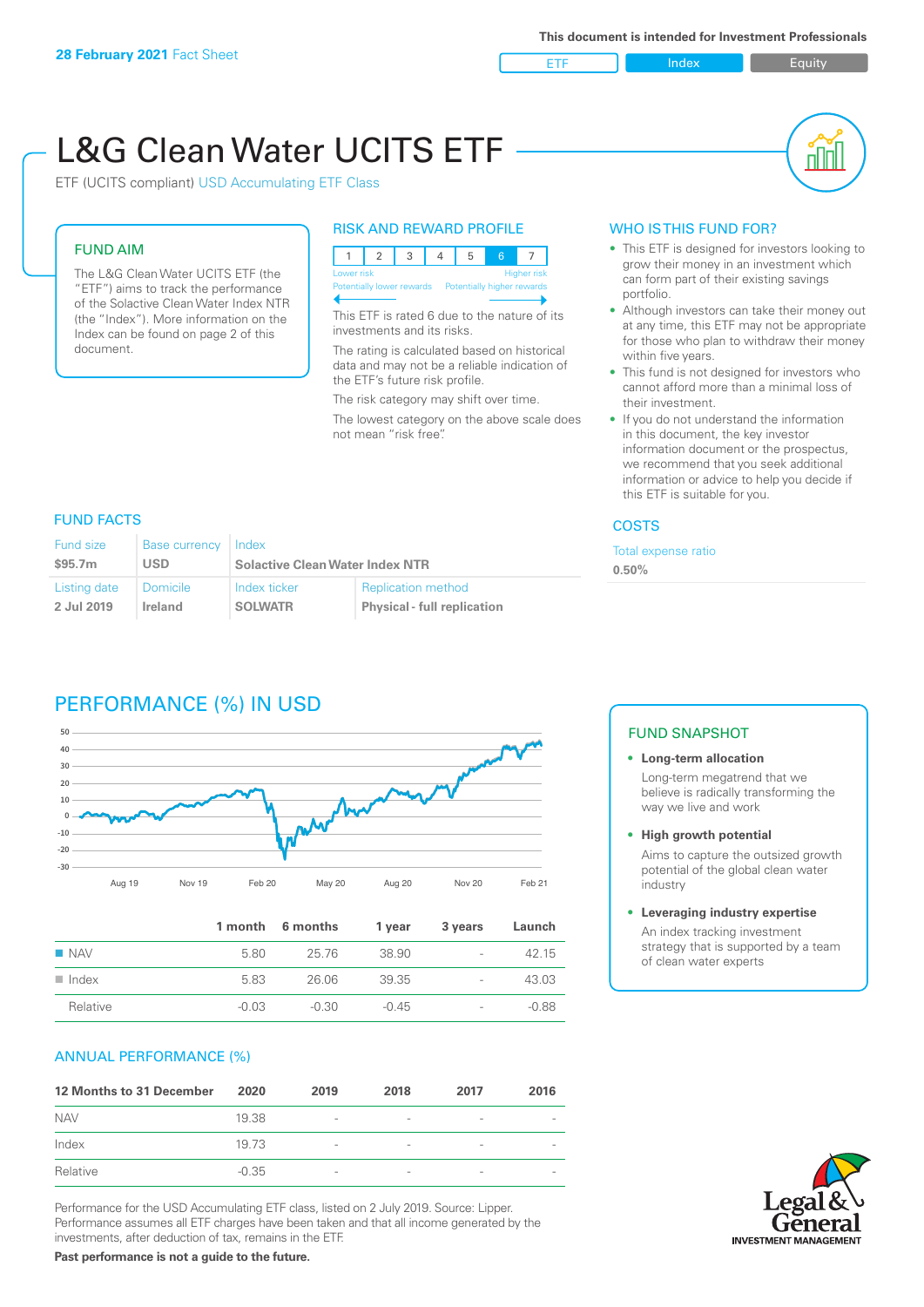ETF (UCITS compliant) USD Accumulating ETF Class

# INDEX BREAKDOWN

The breakdowns below relate to the Index. The ETF's portfolio may deviate from the below. All data source LGIM unless otherwise stated. Totals may not sum to 100% due to rounding.



#### SECTOR (%)

| $\blacksquare$ Industrials          | 518  |
|-------------------------------------|------|
| $\blacksquare$ Utilities            | 17.9 |
| Information Technology              | 8.0  |
| ■ Materials                         | 72   |
| $\blacksquare$ Health Care          | 6.3  |
| ■ Building Materials & Services 2.2 |      |
| $\blacksquare$ Energy               | 16   |
| Lab Process Automation              | 15   |
| ■ Consumer Discretionary            | 14   |
| ■ Other                             | 23   |
|                                     |      |



# $\blacksquare$  USD 67.2

| EUR                | 10.5 |
|--------------------|------|
| $\blacksquare$ GBP | 6.7  |
| $\blacksquare$ JPY | 6.3  |
| $H$ HKD            | 4.7  |
| $\Box$ CHF         | 2.9  |
| $\blacksquare$ SEK | 1.7  |
|                    |      |
|                    |      |

■ Top 10 constituents 22.8% Rest of Index 77.2% No. of constituents in Index 66

## TOP 10 CONSTITUENTS (%)

| Atkore                           | 32  |
|----------------------------------|-----|
| <b>Energy Recovery</b>           | 2.6 |
| <b>Advanced Drainage Systems</b> | 2.5 |
| <b>Itron</b>                     | 25  |
| <b>Badger Meter</b>              | 2.2 |
| Forterra                         | 21  |
| Lindsay Corporation              | 2.0 |
| Metso Outotec                    | 1.9 |
| Rexnord                          | 1.9 |
| Kadant                           | 19  |
|                                  |     |

### INDEX DESCRIPTION

The Index aims to track the performance of a basket of stocks of companies that are actively engaged in the international clean water industry through the provision of technological, digital, engineering, utility and/or other services.

The Index is comprised of companies which are publically traded on various stock exchanges around the world that are either i) companies determined to have expertise in "Utilities" with a minimum Water Revenue Share of 90%, or ii) companies determined to have expertise in "Engineering" with a minimum Water Revenue Share of 50% or iii) companies determined to have expertise in "Technology" or "Digital" and a minimum Water Revenue Share of 5%. A company is only eligible for inclusion in the index if (1) it is of sufficient size (determined by reference to the total market value of the proportion of its shares that are publically traded) and (2) it is sufficiently "liquid" (a measure of how actively its shares are traded on a daily basis). Moreover, the Index excludes companies: (a) engaged in pure coal mining; (b) involved in the production of controversial weapons; or (c) that, for a continuous period of three years, have been classified as being in breach of at least one of the UN Global Compact principles, which is a set of globally accepted standards on human rights, labour, environment and corruption.

The universe of companies out of which the Index selection is made is refreshed annually in March. However, the Index is reconstituted semi-annually in March and September in accordance with the full selection criteria and all companies are equally weighted within the Index. On a monthly basis, the weight of each company is assessed and, if any of them exceed 15% of the index, the weights of all companies are adjusted so that they are again equally weighted within the Index.

## INVESTMENT MANAGER

GO ETF Solutions LLP is the investment manager for each of the exchange traded funds (ETFs) issued by Legal & General UCITS ETF Plc and is responsible for the day-to-day investment management decisions for this ETF. The team is highly experienced with respect to all aspects relating to the management of an ETF portfolio, including collateral management, OTC swap trading, adherence to UCITS regulations and counterparty exposure and monitoring.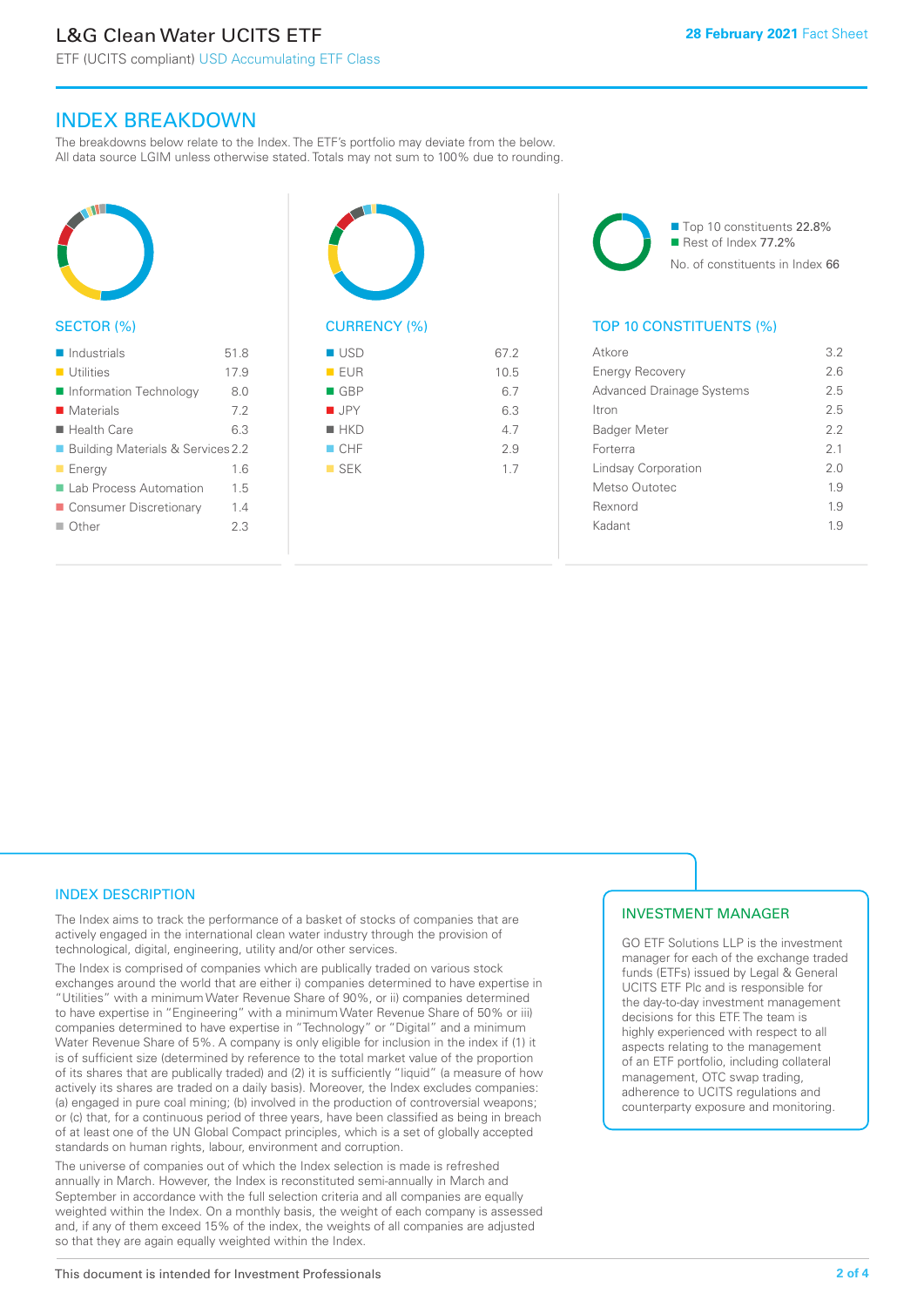# L&G Clean Water UCITS ETF

ETF (UCITS compliant) USD Accumulating ETF Class

#### KEY RISKS

- The value of an investment and any income taken from it is not guaranteed and can go down as well as up; you may not get back the amount you originally invested.
- An investment in the ETF involves a significant degree of risk. Any decision to invest should be based on the information contained in the relevant prospectus. Prospective investors should obtain their own independent accounting, tax and legal advice and should consult their own professional advisers to ascertain the suitability of the ETF as an investment.
- Third party service providers (such as counterparties entering into financial derivative instruments with the ETF or the ETF's depositary) may go bankrupt and fail to pay money due to the ETF or return property belonging to the ETF.
- As the Index includes micro, small and medium-sized publicly traded companies, the ETF is subject to the risk that such companies may be more vulnerable to adverse business or economic events and greater and more unpredictable price changes than larger companies or the stock market as a whole
- The ETF is subject to the risks associated with technology-focused companies that are particularly vulnerable to rapid developments in technology (which may leave their products out-of-date), government regulation and competition from domestic and foreign competitors who may have lower production costs. Such companies may also have difficulties establishing and maintaining patents, copyrights, trademarks and trade secrets relating to their products which could negatively affect their value.
- It may not always be possible to buy and sell ETF shares on a stock exchange or at prices closely reflecting the NAV.
- If the Index provider stops calculating the Index or if the ETF's license to track the Index is terminated, the ETF may have to be closed.
- There is no capital guarantee or protection on the value of the ETF. Investors can lose all the capital invested in the ETF.

For more in[form](https://www.lgimetf.com/)ation, please refer to the key investor information document on our website <sup>7</sup>

#### TRADING INFORMATION

| <b>Exchange</b>           | <b>Currency ISIN</b> |              | <b>SEDOL</b> | <b>Ticker</b> | <b>Bloomberg</b> |
|---------------------------|----------------------|--------------|--------------|---------------|------------------|
| London Stock Exchange USD |                      | IE00BK5BC891 | BKE3DB5      | GLUG          | GI UG I N        |
| London Stock Exchange GBX |                      | IE00BK5BC891 | BKF3DC6      | GLGG          | GI GG I N        |
| Borsa Italiana            | <b>EUR</b>           | IE00BK5BC891 | BKF3D93      | GI UG         | GI UG IM         |
| Deutsche Börse            | EUR                  | IE00BK5BC891 | BKF3BF5      | XMLC          | - XMI C GY       |
| <b>SIX Swiss Exchange</b> | CHE                  | IE00BK5BC891 | BMG6908      | GLUG          | GI UG SW         |

The currency shown is the trading currency of the listing.



#### SPOTLIGHT ON LEGAL & GENERAL INVESTMENT MANAGEMENT

We are one of Europe's largest asset managers and a major global investor, with assets under management of €1,431.1 billion (as at 31 December 2020). We work with a wide range of global clients, including pension schemes, sovereign wealth funds, fund distributors and retail investors.

Source: LGIM internal data as at 31 December 2020. The AUM disclosed aggregates the assets managed by LGIM in the UK, LGIMA in the US and LGIM Asia in Hong Kong. The AUM includes the value of securities and derivatives positions.

#### COUNTRY REGISTRATION



## TO FIND OUT MORE



#### **Index Disclaimer**

The ETF is not sponsored, promoted, sold or supported by Solactive AG. Nor does Solactive AG offer any express or implicit guarantee or assurance either with regard to the results of using the Index and/or Index trade mark or the Index price, at any time or in any other respect.

The Index is calculated and published by Solactive AG. Solactive AG uses its best efforts to ensure that the Index is calculated correctly. Irrespective of its obligations towards the Company, Solactive AG has no obligation to point out errors in the Index to third parties including, but not limited to, investors and/or financial intermediaries of the ETF. Solactive AG does not guarantee the accuracy and/or the completeness of the Index or any related data, and shall not have any liability for any errors, omissions or interruptions therein.

Neither publication of the Index by Solactive AG, nor the licensing of the Index or Index trade mark, for the purpose of use in connection with the ETF, constitutes a recommendation by Solactive AG to invest capital in said ETF nor does it, in any way, represent an assurance or opinion of Solactive AG with regard to any investment in this ETF. In no event shall Solactive AG have any liability for any lost profits or indirect, punitive, special or consequential damages or losses, even if notified of the possibility thereof.